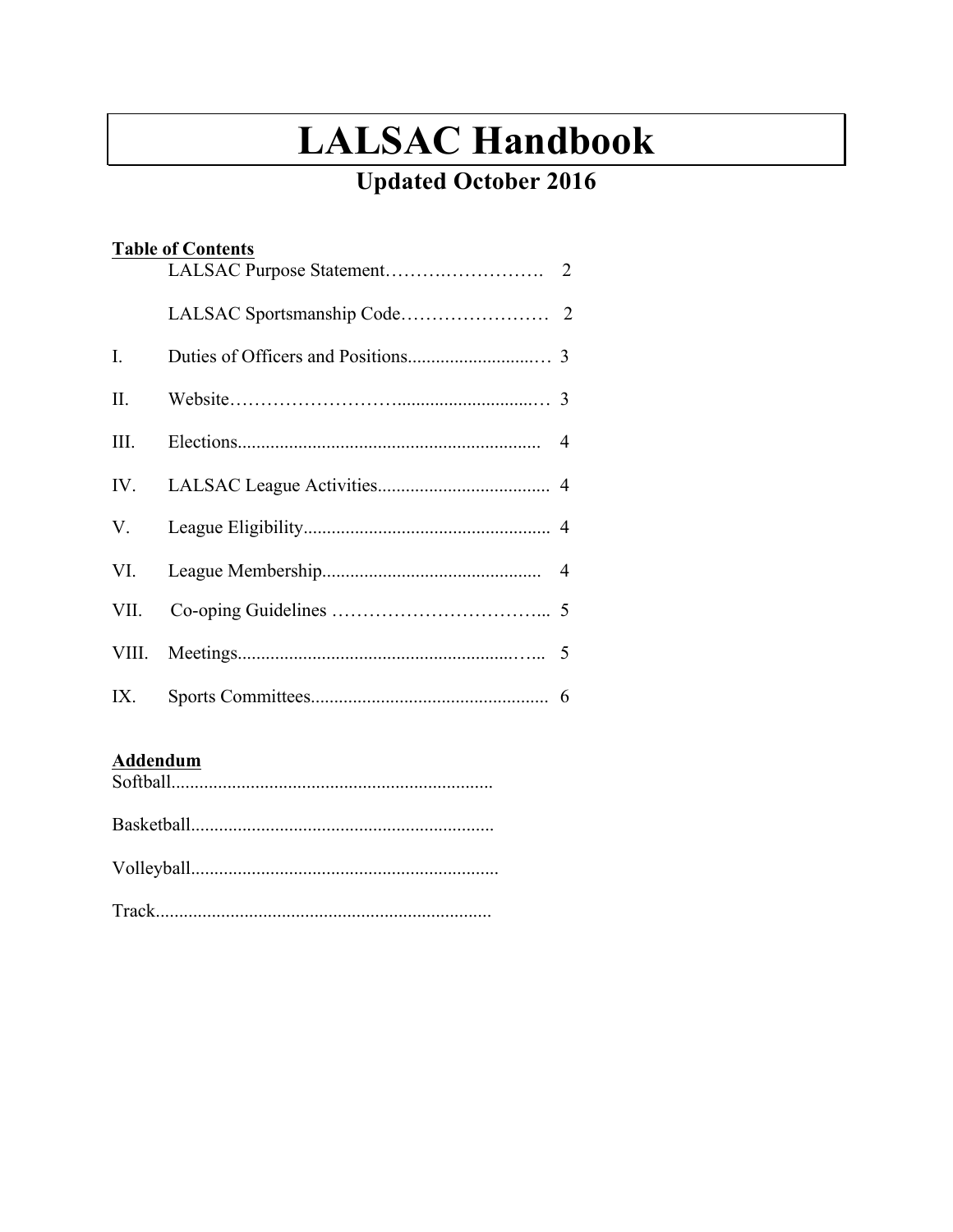#### **A. LALSAC Statement of Purpose**

# **LALSAC Purpose Statement**

The LaCrosse Area Lutheran School Athletic Conference (LALSAC) exists to train our youth through unique learning experiences in athletics while developing their spiritual, intellectual, physical, social, and emotional skills and values in the light of their continuing discipleship and spiritual growth. The league shall foster an environment where team play, cooperation, unity, and fair play are priorities that are guided by God's Word.

#### **B. LALSAC Sportsmanship Code**

# **LALSAC Sportsmanship Code (to be read at various tournaments)**

We appreciate your positive support of our tournament. We thank you for respecting officials, participants, and coaches.

Acts of misconduct will not be tolerated and may result in your immediate removal.

We would like to remind all fans to remain seated during the game. Please stay out of doorways and off of the floor except during time outs and the end of the quarters. Remember that good sportsmanship begins with you!

Remember that you are not only representing yourself, your family, your school, but you are representing your Lord.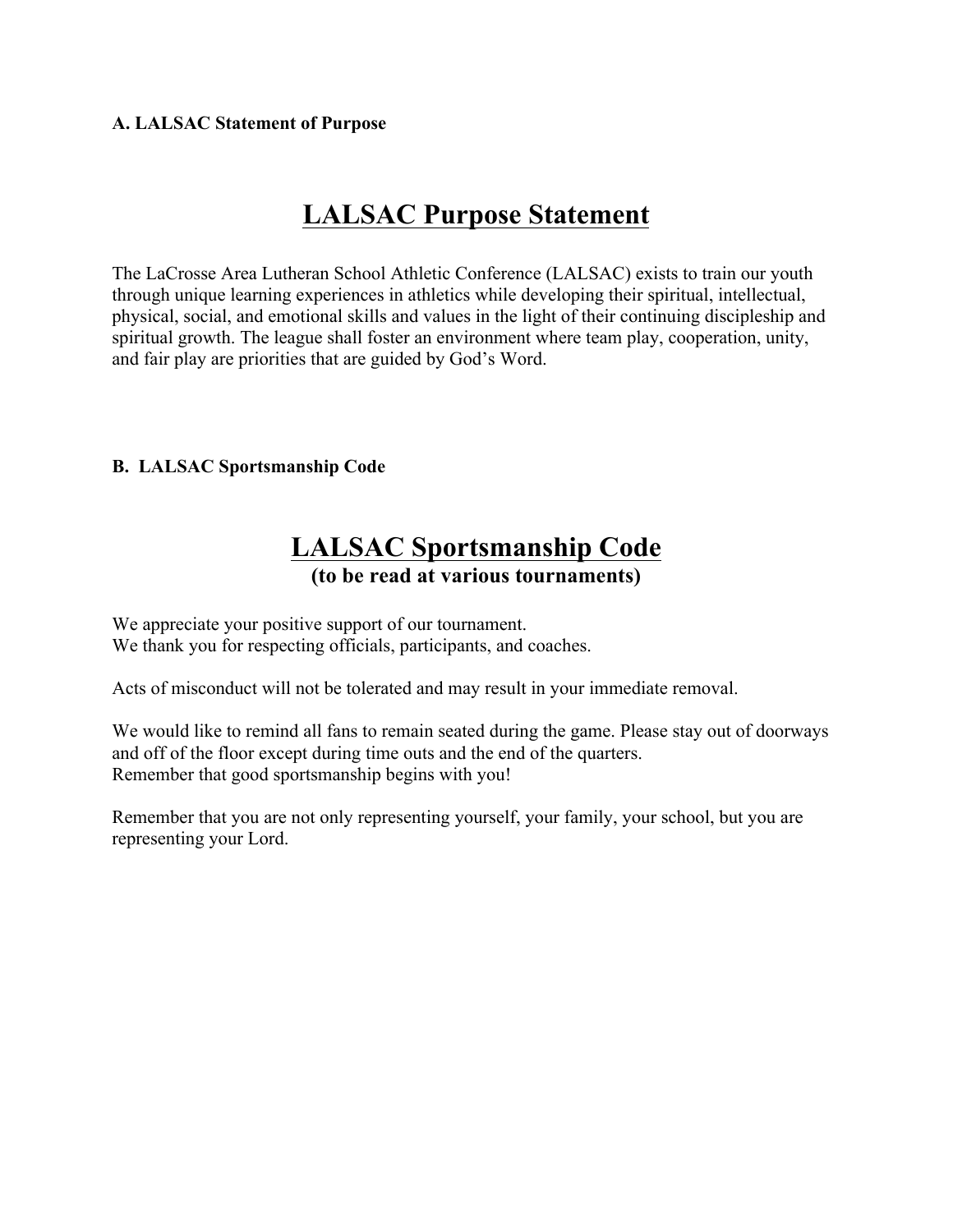### **I. DUTIES OF OFFICERS and POSITIONS**

#### **A. The President**

- 1. Calls and presides over meetings.
- 2. Sets the agenda with the secretary and distributes it with notice of the next meeting date.
- 3. Oversees sport/sub committee work by regular communication with the chairman of each sub committee. Primary area of importance include:
	- Regular and tournament scheduling set by the spring meeting
	- Officials scheduled as needed
	- Trophies, ribbons, and awards prepared in advance of events
	- Looks for "major" changes that need to be brought before the League (see VIII C)
	- Oversee all other sub committee responsibility as listed in the addendum
- 4. Sets up sub-committees as they are needed. Each subcommittee should consist of at least 3 Athletic Directors.
- 5. Appoints an audit committee at the spring meeting.
- 6. Reports to the Principals' Conference regularly.
- 7. Approves purchases by the league.
- 8. Assists in determining all cancellations of tournaments.

#### **B**. **The Secretary**

- 1. Assists the President in setting the Agenda and the distribution of it with notice of the next meeting of meeting date.
- 2. Keeps minutes from all league meetings and sends minutes to each school for the Athletic Director, the Principal, and the LALSAC Website.
- 3. Assists Website in keeping up to date information.
- 4. Maintains a current LALSAC history of officers.
- 5. Maintains an up to date directory of league members.

#### **C. The Treasurer**

- 1. Promptly pays league expenditures.
- 2. Provides a monthly financial statement of league accounts to the President and Secretary.
- 3. Provides a current and complete financial report of league accounts at each league meeting.

### **II. WEBSITE**

- 1. Sanctioned by the league.
- 2. Keeps league standings and scores.
- 3. Keeps pertinent information on other events throughout the year.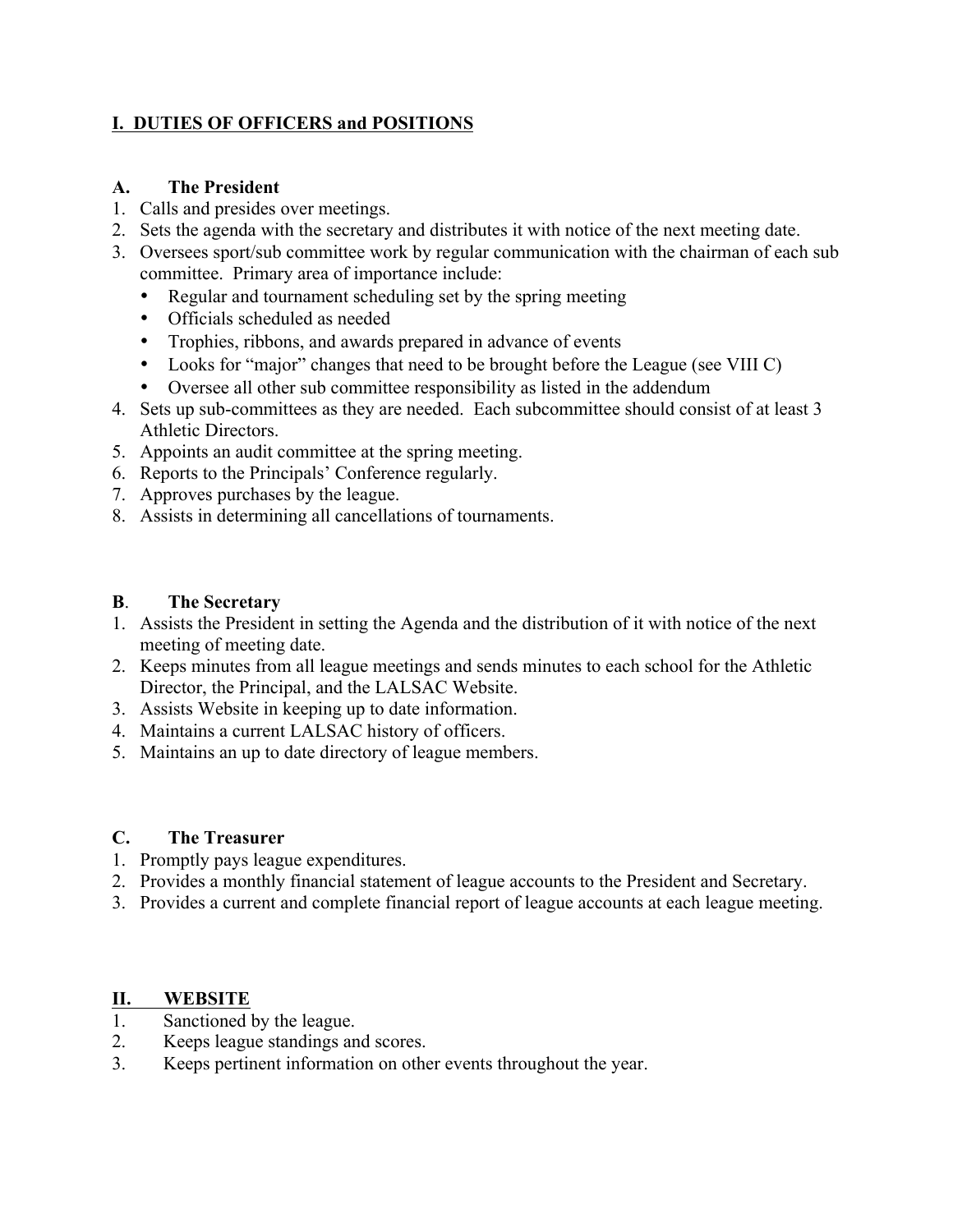#### **III. ELECTIONS**

The Athletic Directors shall elect a secretary and a treasurer at the first meeting of the school year to a two year term. The nominees for the positions must have had at least two years experience in the league as an Athletic Director. The alternating year a president shall be elected. The male nominees for president must have had at least two years experience in the league as an Athletic Director. At least seven Athletic Directors and the President must be at a meeting to form a quorum.

# **IV. LALSAC LEAGUE ACTIVITIES**

#### **A. League Sports**

The following sports shall be sponsored by LALSAC for both boys and girls:

- Softball
- Basketball (A and B)
- Volleyball
- Track

#### **B. League Tournaments**

Tournaments are held for softball, A-team basketball, volleyball, and track.

### **V. LEAGUE STUDENT ELIGIBILITY**

- A. Any student 15 years of age before September 1 of a given year is not eligible to compete in any league-sponsored activities for the school year.
- B. No student may compete after graduation from 8th grade.
- C. "A" teams are composed of any individuals meeting the above-listed requirements.
- D. "B" teams are composed of any individuals who are not yet in the 7th or 8th grade, unless other arrangements are made with the opponent in advance.

### **VI. LEAGUE MEMBERSHIP**

#### **School Membership**

The following schools participate in the league activities:

- \* St. Paul's, Bangor
- \* St. John's, Caledonia
- \* First Lutheran, LaCrosse
- \* Immanuel, LaCrosse
- \* Mt. Calvary-Grace, LaCrosse<br>\* St Iohn's Lewiston
- \* St. John's, Lewiston<br>\* St. John's Nodine
- St. John's, Nodine
- \* St. Paul's, Onalaska
- \* St. John's, Sparta
- \* St. Matthew's, Stoddard
- \* St. Paul's, Tomah
- \* Christ-St. John's, West Salem
- \* St. Matthew's, Winona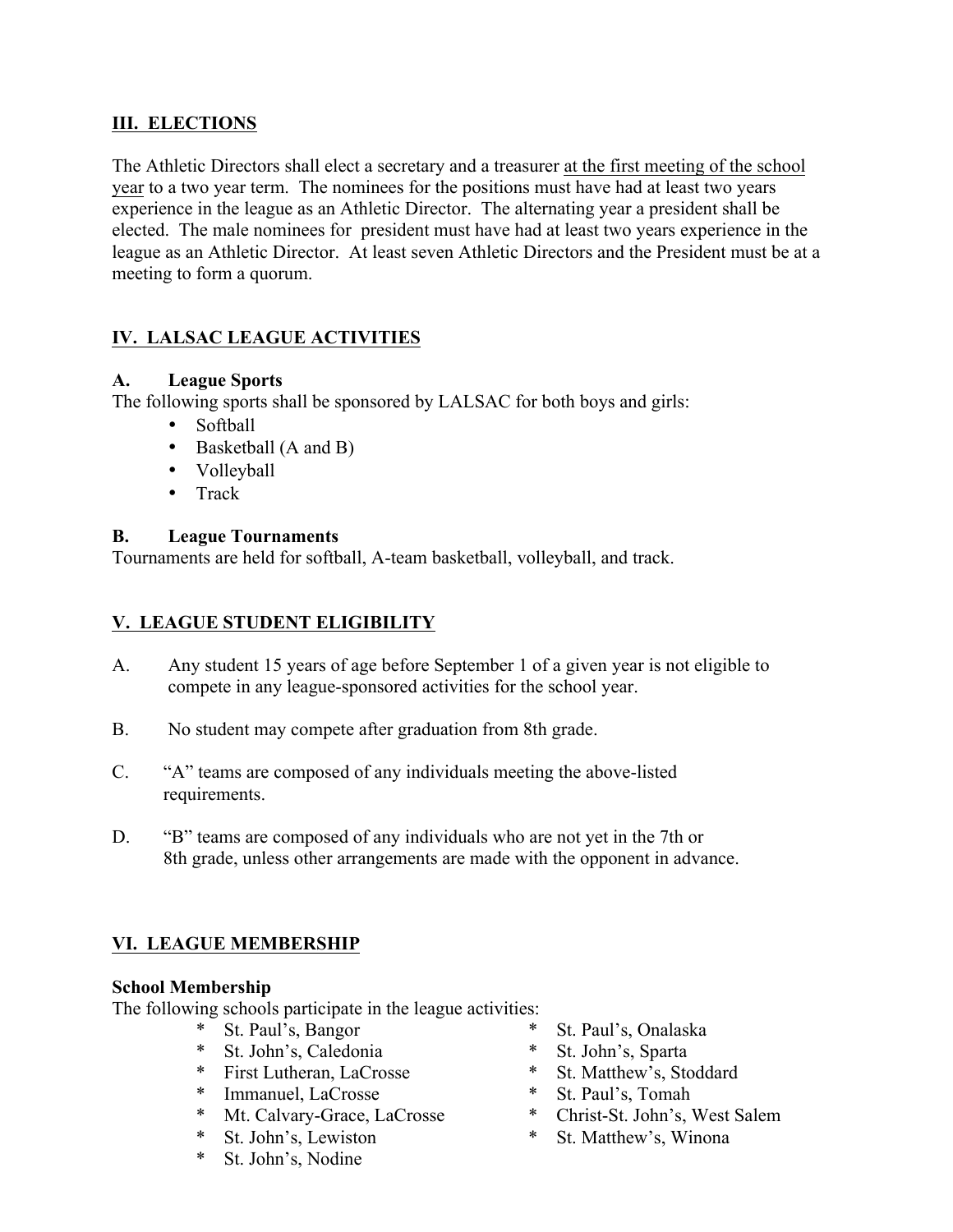#### **VII. Co-op Guidelines**

A. A school wishing to co-op with another school must inform the league at the September meeting if they wish to co-op for softball and at the October meeting if they wish to co-op for basketball and volleyball.

- B. Schools wishing to co-op must have already received approval from their school board and principals.
- C. Schools applying to co-op must be doing so because the school does not have enough  $6<sup>th</sup>$ ,  $7<sup>th</sup>$ , and 8th graders interested to form an A-team in LALSAC sports.
- D. Schools applying to co-op must select the closest school in proximity to their school and work outwards in succession until permission is granted.
- E. Once co-opping has occurred, that school is required to continue to select the same school to continue to co-op with – assuming all of the above conditions have been met.
- F. All co-opping decisions must be approved on a per case basis one meeting before the sports season, except for softball.

### **VII. MEETINGS**

#### **Meeting Schedule**

The LALSAC shall hold four meetings per year unless the president and/or LALSAC determines a need for more. Generally, meetings are scheduled:

- \* At the beginning of the school year
- \* In the fall, prior to basketball beginning.
- \* After the basketball season.
- \* In spring, prior to the track meet.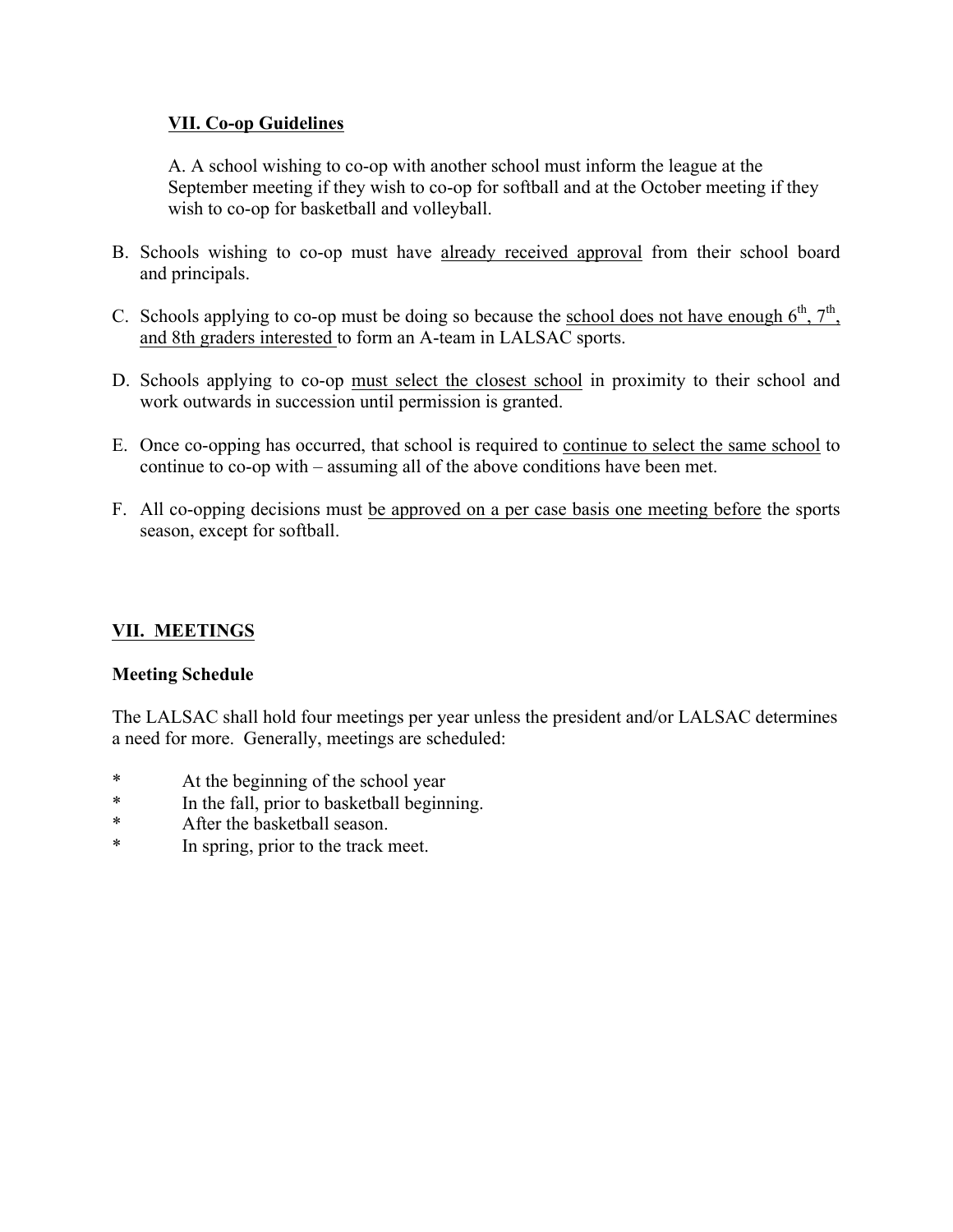#### **VIII. SPORTS COMMITTEES**

- A. The LALSAC will maintain a sub committee for each sport. Each school must participate on a committee.
- B. Each committee must maintain a current addendum which includes the duties and responsibilities of their committee.
- C. Each committee must bring to the League any major changes for their sport (i.e. rules, payment for officials, etc). The League President is to be contacted for assistance in determining if a change is "major".
- D. Each committee membership will be reviewed by the President in the spring meeting.
- E. Listing of schools in sport committees as of October 2016:
- \* Softball- St. John's, Sparta, First Lutheran, La Crosse, St. Matthew's, Winona
- \* Basketball- St. John's, Lewiston,, Christ-St. John's, West Salem, St. Paul's, Tomah, St. John's, Caledonia
- \* Volleyball- St. Paul's, Bangor, Mt. Calvary-Grace, La Crosse, Immanuel, LaCrosse, St. Matthew's, Stoddard
- \* Track- St. John's, Nodine, St. Paul's, Onalaska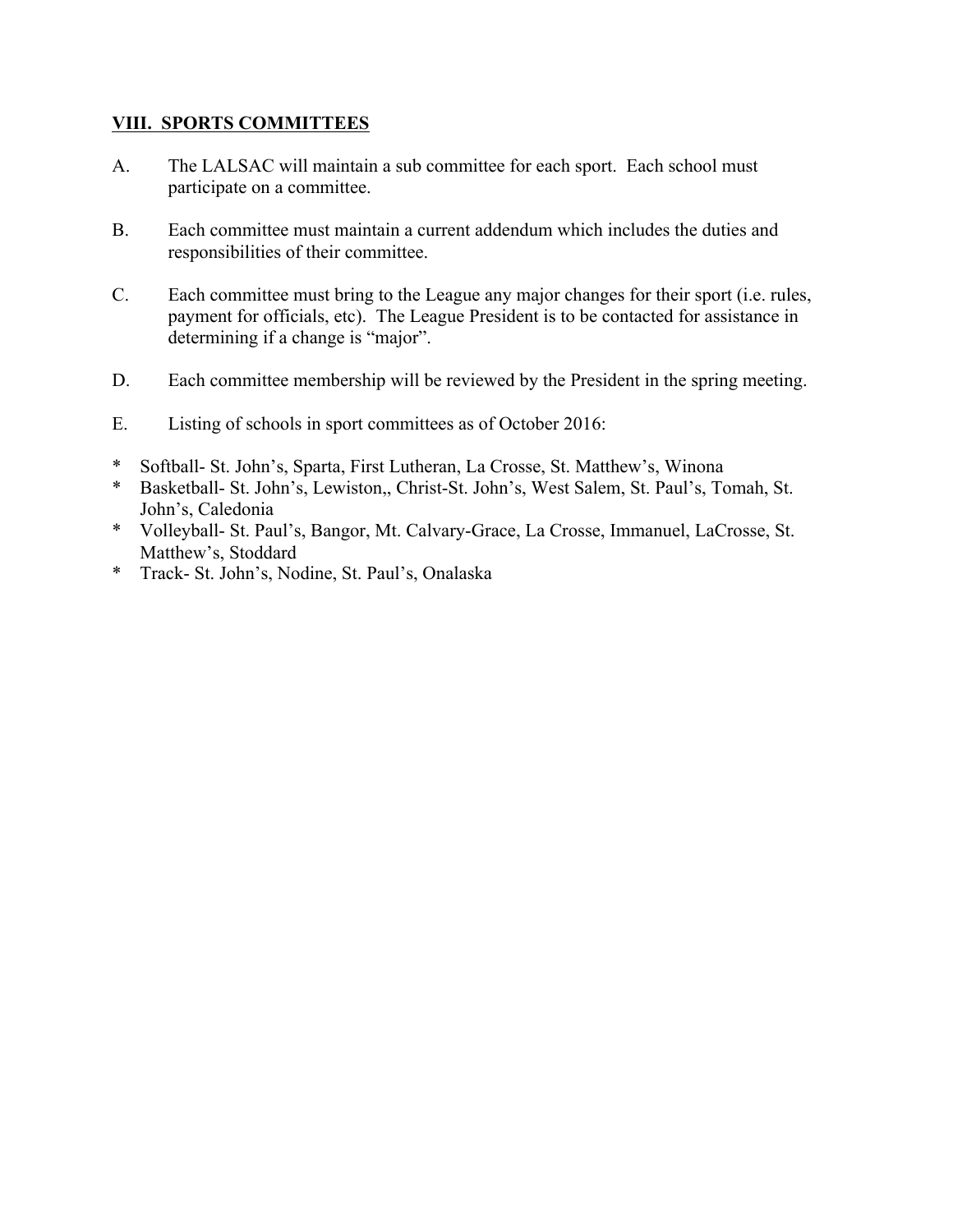# *LALSAC SOFTBALL RULES*

- 1. Distance between bases: 60 ft.
- 2. Pitcher's Mound: Girls 40 ft. Boys 40 ft.
- 3. Ten players or minimum 8 to start. Teams are permitted to use as many hitters as they wish.
- 4. A pitch may not be less than 6 ft. or it is considered a ball. There is no maximum height to the pitch.
- 5. Red-stitched, yellow, low compression (0.47 core) , softballs should be used for games and tournaments.
- 6. No stealing is allowed. Runners may go with the swing or cross of the plate. If there is a swing and a miss, the runner is not out if off the base.
- 7. 15 Run Rule. After the fifth inning, any team losing by 15 or more runs after their half of the inning, is declared the loser, and the game is over.
- 8. The infield fly rule does apply. If there are less than 2 outs and runners are on  $1<sup>st</sup>$  and  $2<sup>nd</sup>$ , or  $1<sup>st</sup>$ ,  $2<sup>nd</sup>$ , and  $3<sup>rd</sup>$ , and the batter hits a fly ball which in the opinion of the umpire is an easily catchable fair ball by an infielder, he will declare an, "infield fly," and the batter is out even if the ball drops. Runners may tag up if it is caught, or they may run if dropped, or they may stay on base. Remember, it must be a fair ball.
- 9. No bunting is allowed.
- 10. Any legal pitch hitting the plate or the strike rug is a strike.
- 11. We will use the two strikes three ball count. (Unlimited fouls are allowed)
- 12. Bats may be no longer than 34 in. and not more than 2 ¼ in. in diameter at the largest part. Handles must be taped.
- 13. Games are seven innings long unless extra innings are necessary.
- 14. A pitcher must start with at least one foot on the rubber and the pivot foot must remain on the rubber until the ball leaves his/her hand.
- 15. Any foul is an out if traveling above the BATTER'S head and is caught by a member of the fielding team.
- 16. A starter may re-enter the game once they have been taken from the game. They must re-enter in their original spot in the batting order.
- 17. No metal spike or screw in spikes allowed.
- 18. Bats listed on the ASA or LaCrosse Park and Recreation illegal bat lists are illegal bats for LALSAC softball. These will be updated annually.
- 19. Teams are strongly encouraged to email their scores to softball committee members soon after they are played.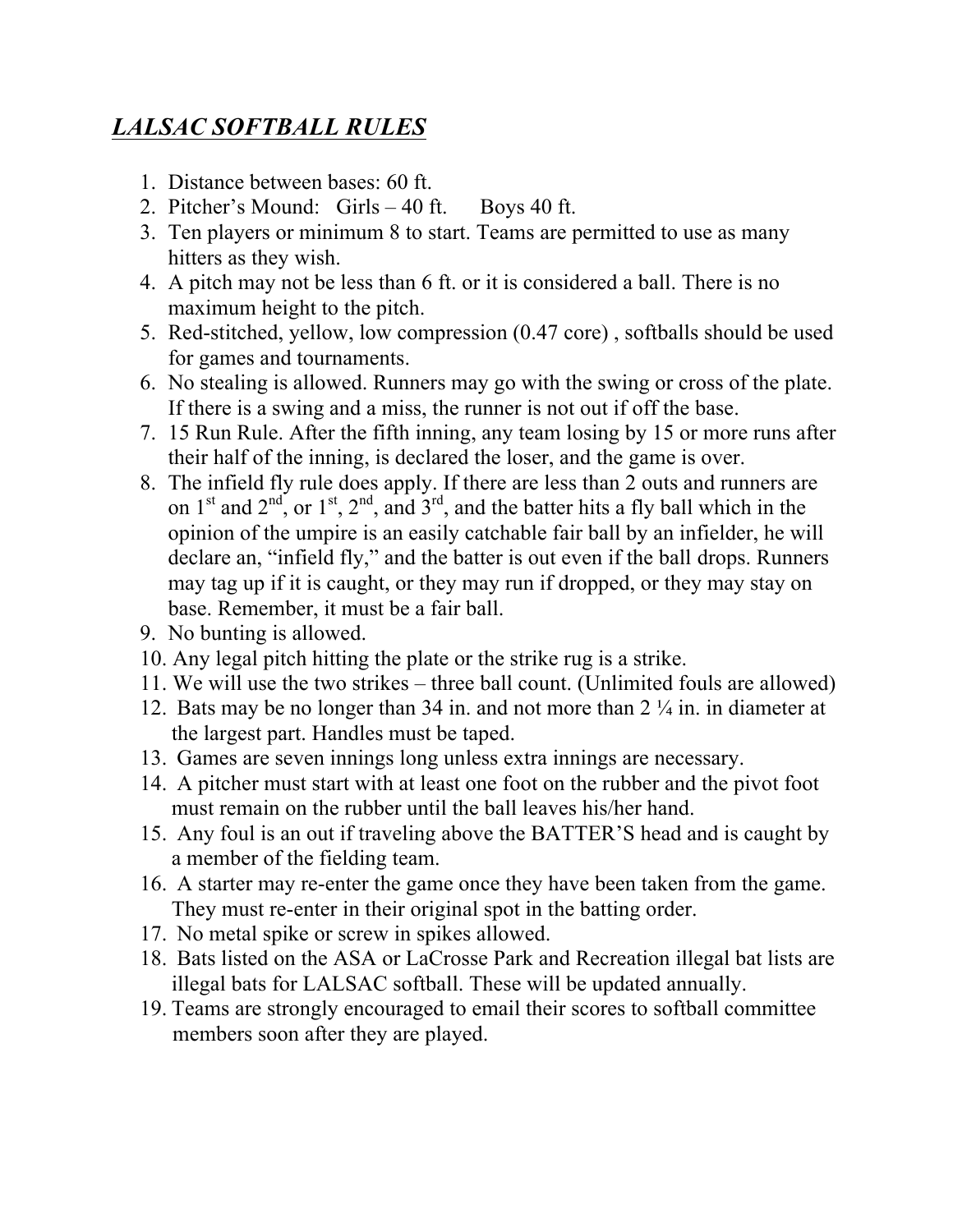# *Seeding for the tournament will be:*

- a. Head to Head competition
- b. Strength of schedule
- c. Draw out of hat

# LALSAC Softball Tournament Rules

- 1. Game time limit is 1hr.10 min. No new innings will be started after 1 hr.
- 2. 1 extra batter is allowed or everyone on the bench may bat.
- 3. All other LALSAC rules apply.
- 4. LALSAC will provide 2 balls for each field. Provided by Winona this year.
- 5. Tournament location will be rotated between  $1<sup>st</sup>$  Lutheran LaCrosse, St. Matthew's Winona, and St. John's Sparta.

Dimensions of the strike mat to be used are as shown:



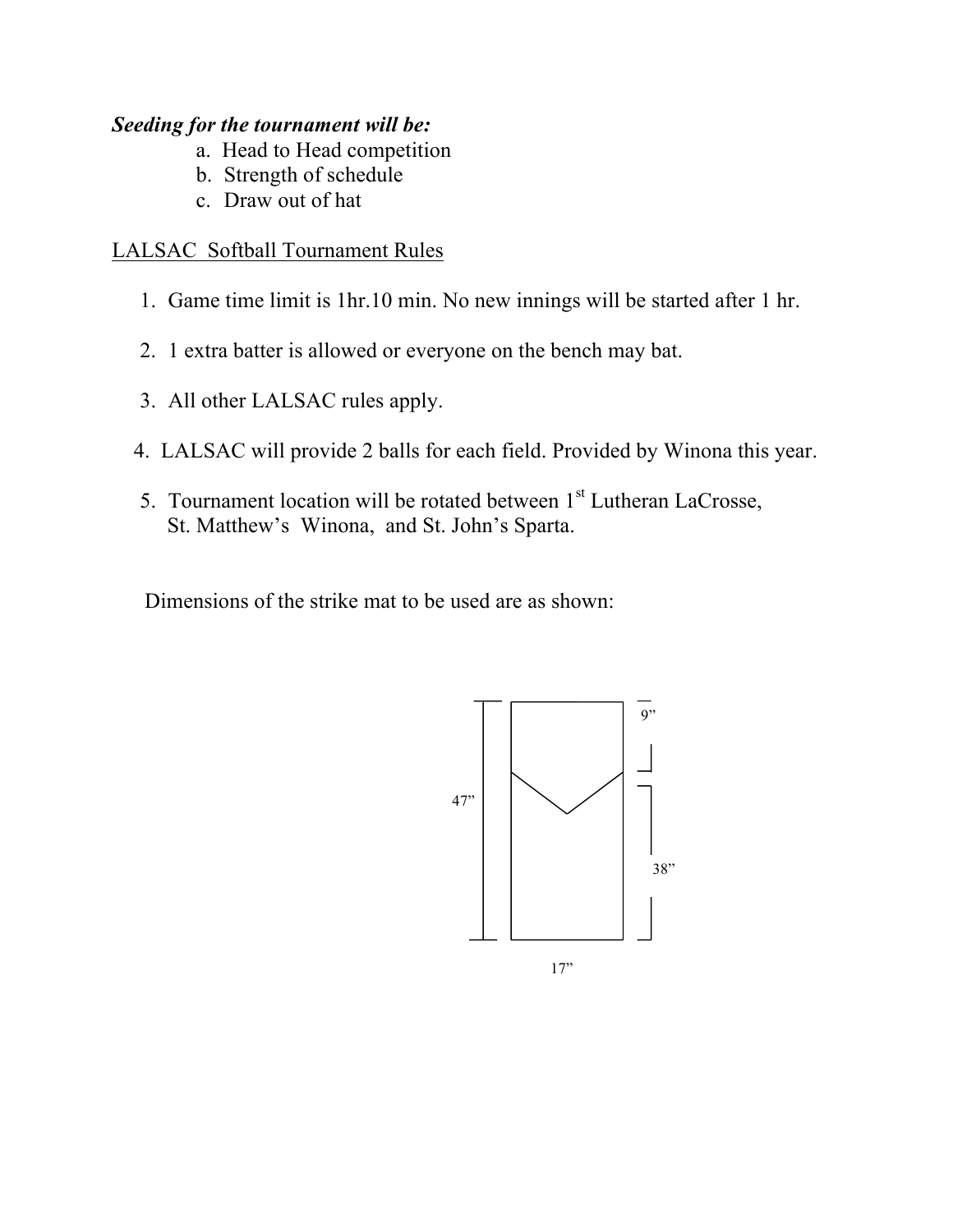#### **Updated June 2016**

# **LALSAC BASKETBALL RULES**

(LALSAC will follow WIAA basketball rules.)

- 1. The boys' and girls' A tournaments will be run together on the same weekend. Teams involved in the boys' and girls' tournaments will be seeded according to the number of teams entered into the tournament from one through the last seeded team. The tournament committee will then place each of the teams into a bracket that allows for tournament play.
- 2. The tournament committee shall keep accurate records of all proceedings. They shall report to the league **prior to** and **following** the tournament on all details. They may make recommendations to LALSAC.
- 3. No half-time routines by cheerleaders will be permitted during the tournament weekend.
- 4. The tie-breaker for A tournament seeding will be:
	- a. Head to head competition
	- b. Strength of schedule
	- c. Coin toss
- 5. All games will have the following half lengths and time outs:
	- a. B team: 11 minutes Two 30 second and Three 45 second Timeouts
	- b. A team: 13 minutes Two 30 second and Three 45 second Timeouts

This is a one year trial for the 2016-2017 season.

- 6. Overtime lengths and time outs:
	- a. B team: 2 minutes One additional 45 second timeout
	- b. A team: 3 minutes One additional 45 second timeout
- 7. Games per night Girls A and B and Boys A and B games will all be played on the same night unless previously changed.
- 8. Pressing: Teams are allowed to press at any time on the A levels. B teams may press any time during the game until the lead is 10 or more points.
- 9. There will be a running clock in the second half for games with a point lead of 25 or more.
	- a. Once started, the running clock remains in effect for the rest of the game.
	- b. The clock will only stop for time outs
	- c. This is for both A and B teams.
- 10. Coaches are asked to remain seated for the whole game. (seatbelt rule)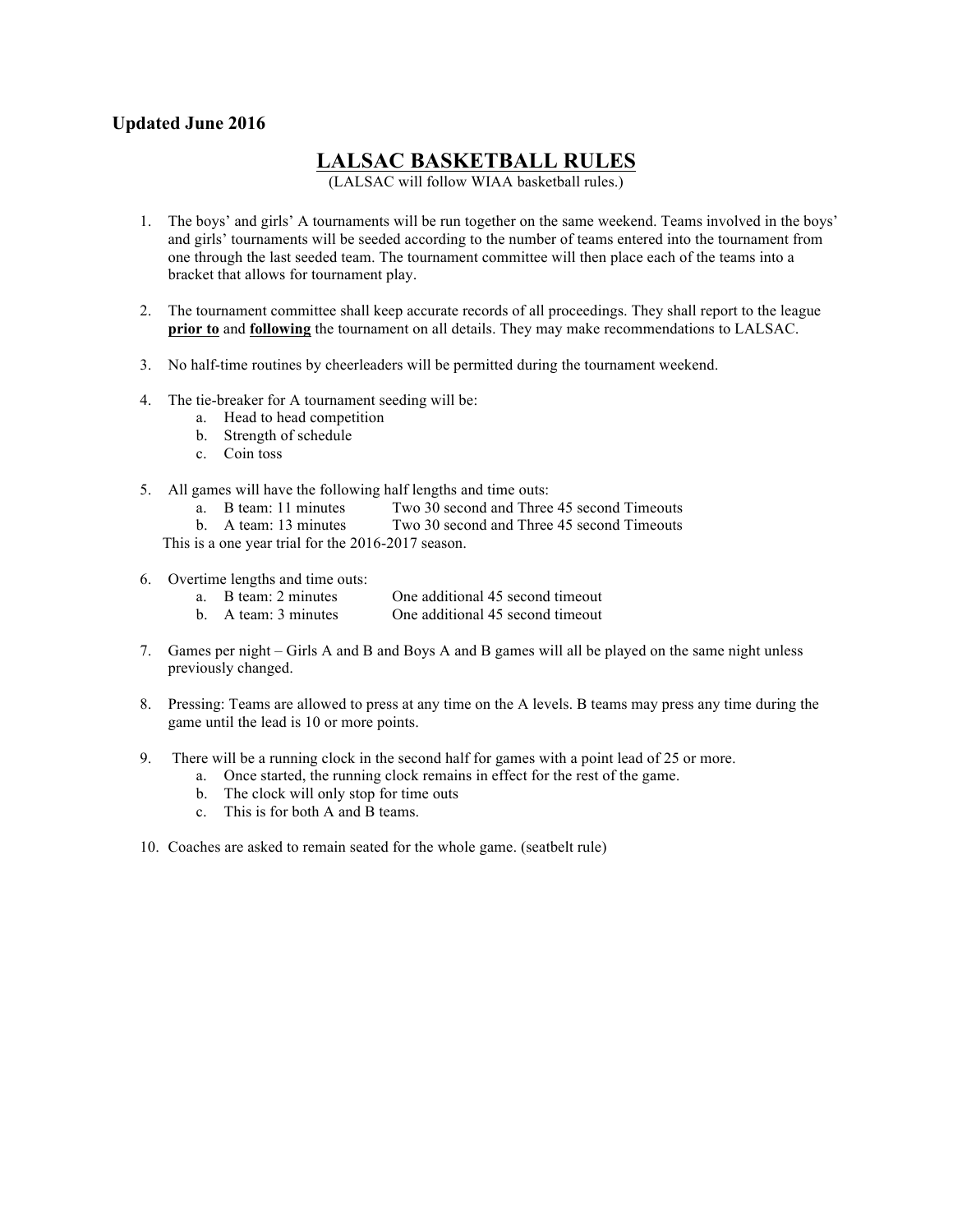#### **LALSAC Volleyball Rules (updated 2012)**

The league has adopted NFHS rules with modifications for volleyball this season. Listed below is a summary of the rules that coaches should implement with their teams.

1. Net height is 7' 4 1/8" for boys and girls. Court is 30' x 60'. All Lines are inbounds. The attack line is 10' from the net on either side. Balls contacting the antennae are out. Balls hitting the ceiling on your side of the net are playable if your team has remaining hits. Balls hitting the ceiling and going over are out of play. A player may touch the floor across the center line with hands or feet provided a part of the hand or foot remains on or above the center line. Contact with the floor across the center line by any other body part is illegal.

2. A match shall consist of the best two-out-of-three games. The first team to win two games shall be the winner of the match. The third game shall not be played unless necessary to determine the winner of the match. Rally scoring shall be used where a point shall be scored by the opponent every time a team commits a fault. Games shall be 25 points, and a team must win by two points. A third game would be 15 points. Service shall be determined by a coin toss before the start of the match. The team farthest from Luther will be considered the visitor and call the toss. Winner of the toss shall choose to serve or receive. If necessary, the team not calling the prematch toss will call another coin toss prior to the third game. Winner of this toss shall choose to serve/receive or the playing area.

3. Teams should start with 6 players. (Contact the volleyball committee for exceptions.) Players shall enter the game as a starter or by substitution - not rotation. Teams are allowed 18 substitutions per game. Substitutes should face the player for whom they are substituting at the side line between the attack line and the net and wait to be acknowledged by the official.

4. The server has 5 seconds to serve the ball overhand or underhand from anywhere behind the back line between the sidelines. All players other than the server must be completely within the court at the time of the serve. A let serve (ball hitting the net and going over) is a live playable ball. Screening the serve is illegal when the ball is served directly over the screen. Defensive players should move to a position where thay can see the server.

5. The serve may be received with a forearm pass, overhead pass, set, or dig. The serve may not be blocked. The serve may not be attacked while it is completely above net height.

6. Multiple contacts by a player during one attempt to play the ball are permitted only on any first team hit whether or not the ball is touched on a block.

7. Front-row players may contact the ball from any position inside or outside of the court provided the ball has not completely crossed the vertical plane of the net or the net extended.

Back-row players, while positioned behind the attack line, may contact the ball from any position Inside or outside of the court above or below the top of the net.

Back-row players, while positioned on or in front of the attack line, may not:

participate in a completed block;

attack a ball completely above net height.

8. Legal contact is a touch of the ball by a player's body above and including the waist which does not allow the ball to come to rest or involve prolonged contact with a player's body. A team is allowed 3 hits to return the ball to the opponent's court. Blocks and simultaneous hits by opponents do not count as hits.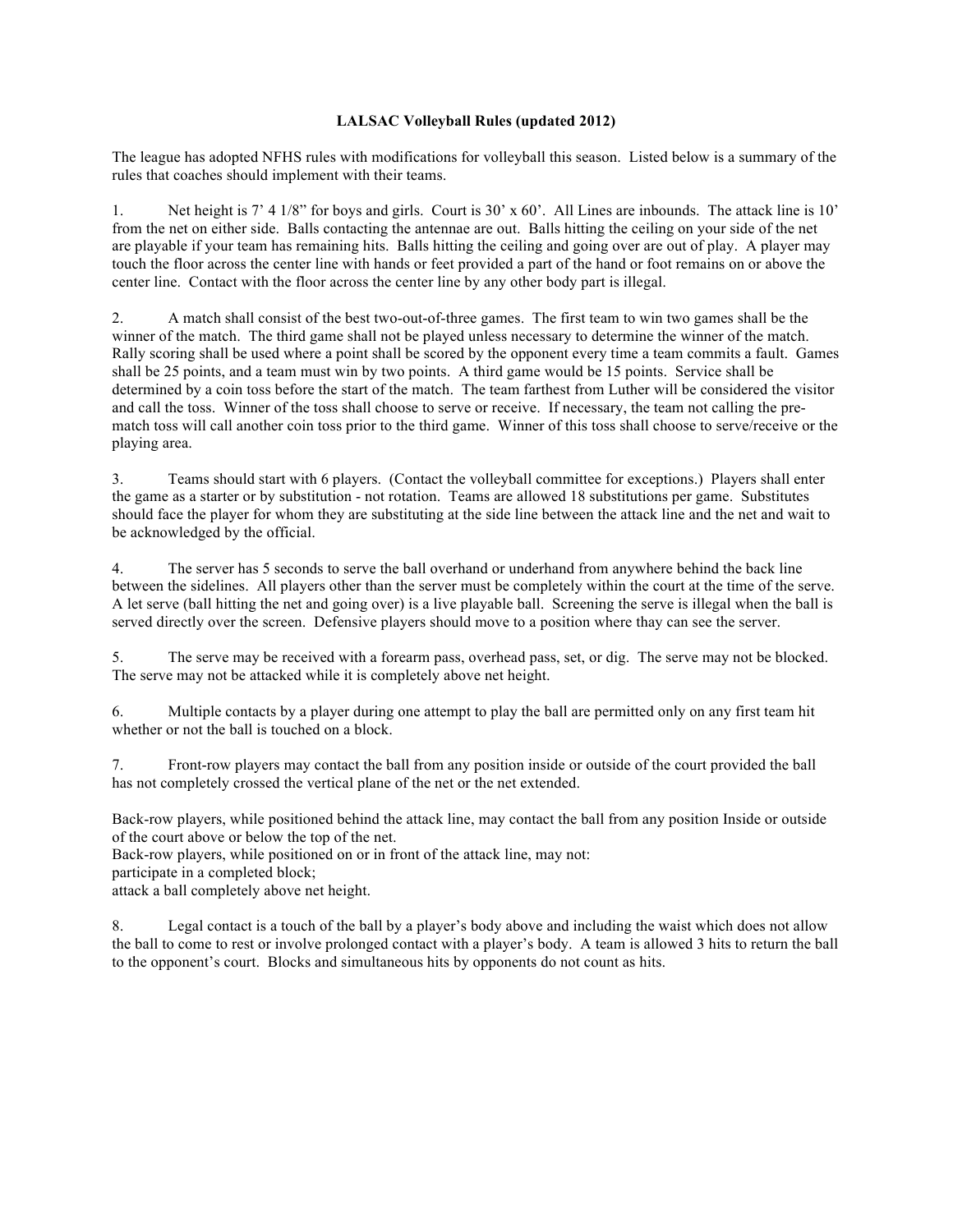#### **LALSAC TRACK RULES** *Updated April 2016*

- 1. Regular clothing or track shorts allowed.
- 2. No spiked track shoes or cleats allowed.
- 3. No running in stocking or bare feet.
- 4. No jewelry.
- 5. Competition shall be in eight categories:
	- Boy's categories in grades 5,6,7,  $\&$  8 and Girl's categories in grades 5,6,7,  $\&$  8
- 6**.** All athletes compete as individuals **-** No divisions and no team trophies.
- 7. Awarding of ribbons for individual winners will be on the basis of order of finish.
- <sup>1st</sup> place- blue,  $2<sup>nd</sup>$  red,  $3<sup>rd</sup>$  white,  $4<sup>th</sup>$  yellow, and  $5<sup>th</sup>$  green
- 8. Track & Field Day will be at Luther High School, Onalaska, WI, on 1<sup>st</sup> Saturday in May.
- 9. For all team events, ribbons will be awarded for each member of a placing team.
- 10. Unsportsmanlike conduct by participants or spectators may result in expulsion from the grounds by the track committee.
- 11. Any athlete may participate in only 5 events in his/her classification. (2 running  $&$  3 field or 3 running  $&$  2 field). One relay does not count as one of the running events. Two relays will count as a running event if students do both the 400 and 800 relays. The tug-of war does not count as an event. However, no individual may participate in an event below his/her grade level, or in any event more than once.
- 12. The limit of entries per event from any one school shall be 5 for all events. There will be one relay team per class per school.

#### **13. Running events**

If an event is not filled by grade level, it may be filled by a lower grade (e.g. shot, mile, discus, all relays)

- A. Distances will be:
	- 1. 100 meter dash (all grades, boys & girls) Prelim 100s Winner of each heat automatically will make the finals and then lanes will be filled by time (8 lanes)
	- 2. 200 meter dash (all grades, boys & girls)
	- 3. 400 meter dash (all grades, boys & girls)
	- 4. 800 meter dash (all grades, boys & girls)
	- 5. 1600 meter run (all grades, boys & girls)
- B. All runners must start with hands and feet behind the starting line.
- C. Two signals shall be given:
	- 1. Runners to your mark
	- 2. The gun

A runner shall be placed at the finish line and is considered to have crossed the finish line when any part of the torso of the body crosses the finish line. A person falling at the finish line is not considered to have crossed the line until his entire body has crossed the line.

> If more than one heat needs to be run, the eight best times will qualify for the finals. If, due to ties, more than one heat needs to be run, the awards shall be on the basis of the best times in the finals.

Runners shall be disqualified if they foul a fellow runner. No runner may move into a neighboring lane to gain an advantage, except in the 1600 meter run. A fouled runner may run again.

#### **14. Relays – (5-8)**

- A. Relays will be run in each class, consisting of 2 boys and 2 girls, 1 boy and 3 girls, or 4 girls. This means that a total of sixteen relays will be run.
- B. Each runner must pass the baton to the succeeding runner within passing lane (20m). The feet of both runners must be within the passing lane when the baton is passed. 4 x 100 is all yellow to yellow. 4 x 200 is red-red, red-red, and yellow-yellow.
- C. In the event that a school is not able to make up a relay team from each class, students from a lower grade may participate in any relay. However, no person shall be allowed to participate in more than two relays and cannot participate in another grade level in the same event.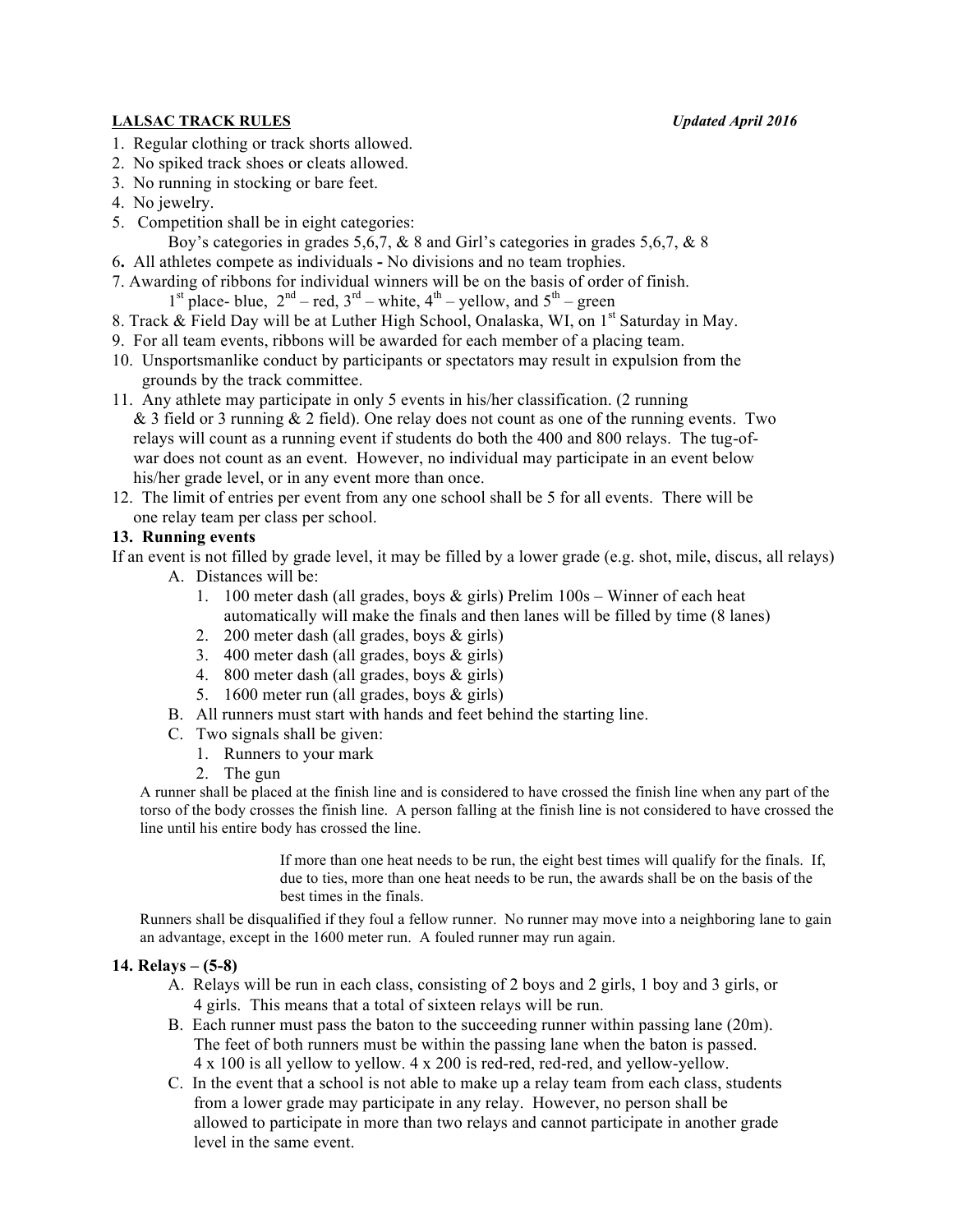#### **15. High Jump – (5-8)**

- A. All jumpers will take off from one foot.
- B. The participant will have three tries at each height. He is eliminated when he fails on all tries at a given height.
- C**.** In the event of a tie, the winner will be determined by:
	- 1. Fewest misses at the winning height
	- 2. Fewest total misses throughout the competition
	- 3. Fewest attempts throughout the competition
	- 4. If still tied, both will receive the same award
- D. Starting heights will be as follows: Grades 5, both boys and girls  $-3'2''$  Grade 7, both boys and girls  $-3'6''$ Grades 6, both boys and girls  $-3'4''$  Grade 8, both boys and girls  $-3'8''$
- E. Heights go up by 2"

#### **16. Softball Throw – (5&6)**

- A. The person may throw overhand or underhand, and he/she may throw from a standing or running start.
- B. Stepping on or over the restraining line is a foul and the throw will not be measured, but will count as a throw.
- C. The distance is measured from the restraining line to the spot where the ball first touches the ground.
- D. Each competitor will have three chances to throw if he/she wishes.
- E. Only the five longest throws of the competition need to be marked. All other throws will than be compared to the marked distances.

#### **17. Long Jump – (5-8)**

- A. Each competitor will have 3 jumps.
- B. Measurement of the jump will be made from the center of the leading edge of the takeoff board (4" x 8") to the closest point of the pit touched by a part of the body.
- C. If the foot or any part thereof extends beyond the leading edge of the takeoff board, the jump will not measured, but will still count as a jump.
- D. In the event of a tie, the winner will be determined by:
	- 1. The second best performance
	- 2. If still tied, it will go to the third best performance
	- 3. If still tied, both will receive the same award

#### **18. Shot Put – (5-8)**

- A. A women's shot (8.8 lbs or 4 kg) will be used and is to be pushed from the shoulder.
- B. Throwing the shot in any way will not be allowed.
- C. Contestants must stay within a 7 ft. diameter circle. Stepping over the circle or falling outside its rim before the shot lands is a foul and disqualifies the throw.
- D. Each contestant is allowed three puts.
- E. In the event of a tie, the winner will be determined by:
	- 1. The second best performance
	- 2. If still tied, it will go to the third best performance
	- 3. If still tied, both will receive the same award

#### **19. Discus – (5-8)**

- A. The women's high school discus (2.2 lbs or 1 kg) will be used at the  $7<sup>th</sup>$ -8<sup>th</sup> grade level.
- B. Contestants must stay within a 7 ft. diameter circle. Stepping over the circle or falling outside its rim before the discus lands is a foul and disqualifies the throw.
- C. Each contestant is allowed three throws.
- D. In the event of a tie, the winner will be determined by:
	- 1. The second best performance
	- 2. If still tied, it will go to the third best performance
	- 3. If still tied, both will receive the same award